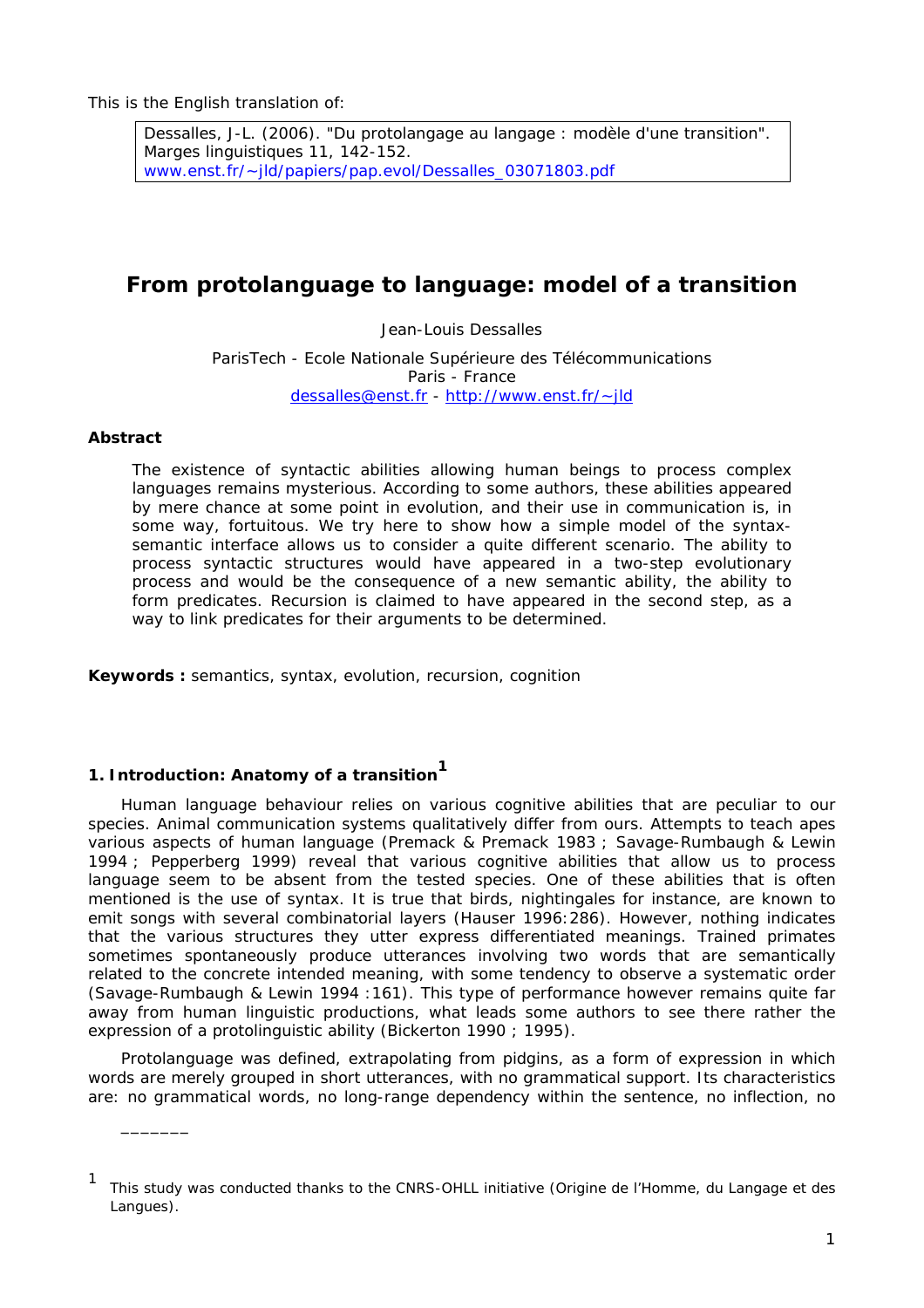consistent order (Bickerton 1990). Protolanguage is what we settle for when we are in linguistic trouble. Bickerton presents it as a precursor of language, an intermediary competence between spontaneous primate communication and language proper, which is universally used in our species. A modern expression of protolanguage can be observed in the use of search engines on the World Wide Web. Though these search engines recognise Boolean expressions and possibly noun phrases, users tend to input sequences of grammatically unrelated words (Guichard 2002).

Whatever the status we grant to the protolanguage hypothesis, the issue of the evolutionary transition to language as we know it cannot be ignored. Some cognitive abilities enable us to process meaningful linguistic structures and to perform non trivial operations on these structures, as questioning, passive voice, modal or temporal modifications, and so on. Without deciding here whether these cognitive abilities are specific to language or depend on more general dispositions (Piattelli-Palmarini 1979), we are looking in the structure of language some clues that may reveal their order of appearance. In this attempt to reconstruct the phylogeny of this transition to language, we will specifically concentrate on the interface between syntax and semantics, from a modelling perspective. By examining the relative complexity of synchronising operations between syntactic structure and meaning, we will be able to propose an order of appearance for some of the abilities that underlie language competence.

In what follows, we will first set the problem by considering some characteristics of syntax that are generally invoked to demonstrate the originality of our communication mode, such as recursion and inflection systems. We will outline a simplified model of the role these characteristics play in the expression of meaning. From this simplified model, we will draw some propositions concerning a plausible sequence in the establishment of the cognitive abilities that underlie these language properties. We will conclude by replacing these propositions in the broader framework of current research on the evolutionary origin the language faculty.

#### **2. Some significant aspects of the syntactic faculty**

\_\_\_\_\_\_\_

Languages are highly varied, but not indefinitely so. In particular, all spontaneous languages in the world, with the exception of recent pidgins, involve grammars that rule the flexion of words and their relative position in the sentence. No people in the world spontaneously speaks by grouping invariable words with no consistent order.<sup>1</sup> It is true that syntactic rules highly differ from one language to the next. Some languages like Latin of Dyirbal seem quite permissive about word ordering in simple clauses (Dixon 1972), whereas other languages like French or English are significantly less tolerant on this aspect of grammar. Other languages like Lakhota involve a complex morphological system that mainly affects the verb, while languages like English or Chinese are use inflection quite sparingly (Van Valin & LaPolla 1997). Despite these obvious differences, some general observations can be made concerning the common structure of languages that will be sufficient to support the remainder of our claim.

The first obervation concerns the existence of dependencies between words. In a protolinguistic utterance like *house-neighbour-fire*, each of the three words bears a direct semantic relation with the perceived scene that is described. Communication can function with such utterances without words being dependent on each other. Human languages involve several forms of dependence that are clearly indicated by grammar. In a sentence like *the neighbour's house is on fire*, words bear formal relations that are independent of their meaning. For instance, words like *on* and *fire* are tied together by some relation, as are *house*

<sup>1</sup> Recently created pidgins clearly constitute an exception. However, they are used as main language only under abnormal social conditions in which adult individuals from different linguistic communities are brought together (Bickerton 1990). The history of creoles and the recent example of deaf signing children in Nicaragua (Kegl, Senghas & Coppola 1999) suggest that pidgins are instable communication forms that disappear as main communication means when the social structure allows children under seven to form communities.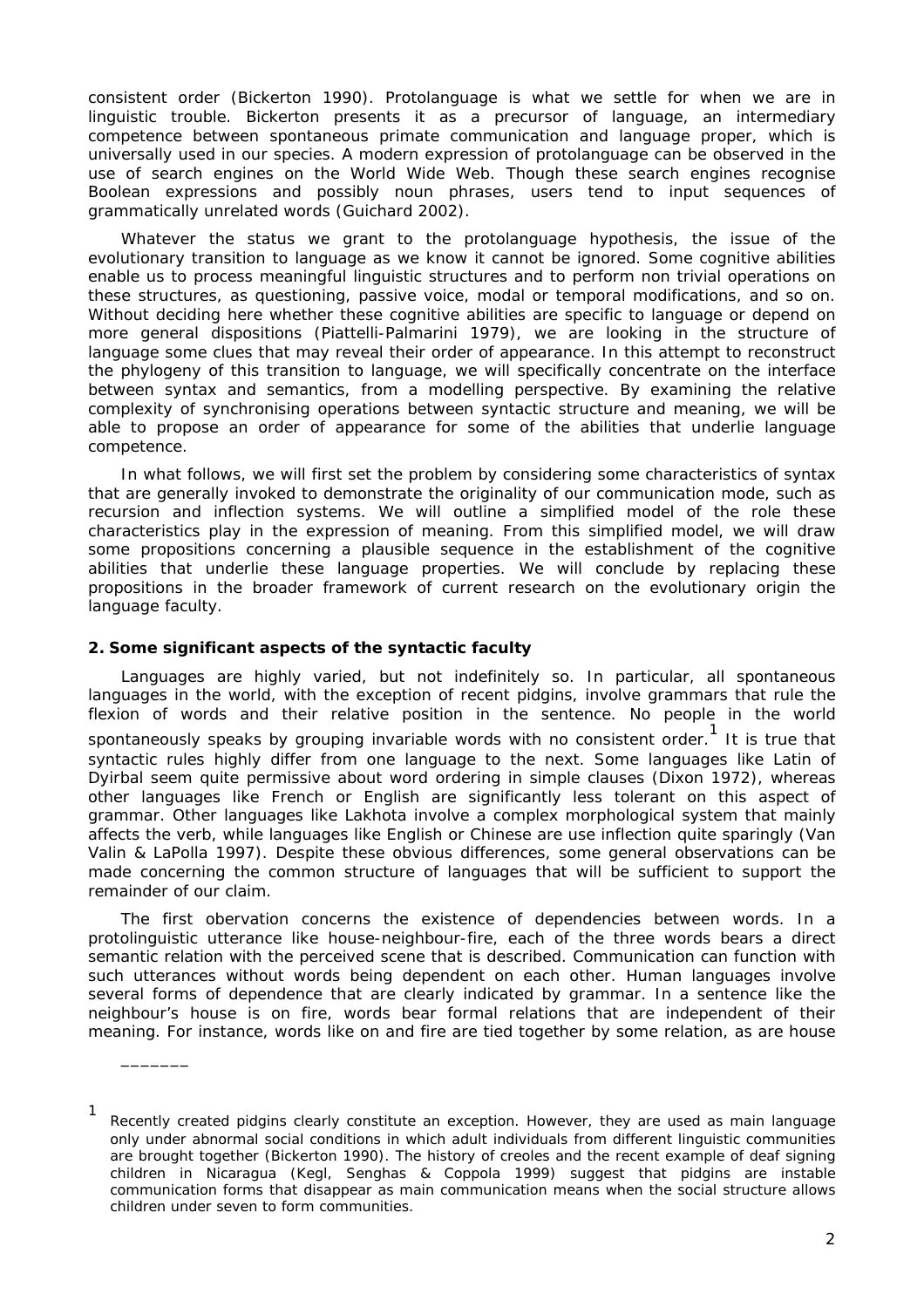and *neighbour*, while *neighbour* and *fire* are not directly linked. These dependencies most often prevail over meaning: the grammar of a sentence like *the mouse eats the cat* impose a semantic relation that goes against what is suggested by the mere association between the meanings evoked by the words *mouse*, *cat*, *eat*.

The second observation concerns the fact that grammatical dependencies are asymmetrical. In a Latin expression like *domus domini*, the genitive of the word *dominus* unambiguously indicates that the word is a satellite of the word *domus*. In French, the two expressions *la maison du maître* et *le maître de la maison* can be distinguished by the relative position of the words with respect to preposition *de*. This asymmetrical dependency can be interpreted in various ways, either as resulting from a syntactic merging operation (Chomsky 1995) or as a semantic dependency (Van Valin & LaPolla 1997). Thanks to asymmetrical dependencies, linguistic utterances involve phrases in which the head is, in a structural sense, above the dependent elements.

The third observation concerns the "molecular" structure of linguistic utterances. As dependencies can branch on each other, phrases end up embedded into each other. In a simple sentence like *I fairly liked the subject of the conference we attended yesterday*, several embeddings are to be observed: the verb phrase headed by the verb *attend* depends on the noun phrase headed by *conference*; the latter is an integral part of the noun phrase headed by *subject*, which is included in the phrase headed by *liked*. Different syntactic theories may differ by the precise choice of phrase types, but all acknowledge the embedding principle. The resulting structures can be said to be tree-like (if one represents the graph of dependencies), molecular (by analogy with biochemistry in which macro-molecules are composed of other molecules), fractal (in reference to living or physical structures that are scale-invariant) or recursive. This last qualifier refers to a property of the procedure that allows to read or to generate the syntactic structure. Recursive procedures have the property of calling copies of themselves during their execution. The same procedure is used to analyse the noun phrase *subject of the conference we attended yesterday* and the embedded noun phrase *conference we attended yesterday*. From a technical point of view, the remarkable fact is that the recursion at work in human language is a central recursion that cannot be reduced to a mere repetitive iteration.

Our last observation concerning syntactic dependencies is that they have long distance effects. In: *the subject of the conference we were lucky enough to attend yesterday*, the noun *conference* acts as a complement both of *subject* and of *attend*, despite the fact that the latter and *conference* are separated by five words. The distance in this kind of dependency can grow arbitrarily (*the conference that the friend who was my roommate before I moved to Paris was lucky enough to attend yesterday was on a scandalous topic*). Syntactic theories may give different accounts of these long range dependencies, depending on whether they consider movement (the complement of *attend* would migrate toward the head of the main clause) or silent duplication.

For several authors, some of the above mentioned syntactic properties are inseparable. The existence of asymmetrical dependencies, phrase embedding and the various forms of long range dependencies would go together; they would constitute a package that Nature would have offered us together with syntactic competence. This set of properties would be the automatic result of the sole "merge" operator (Berwick 1998) or, equivalently, of the fortuitous appearance in our species of the ability to process recursive structures (Hauser, Chomsky & Fitch 2002). Indeed, it is difficult to imagine intermediary steps in the mastery of recursion. It seems, therefore, that the transition from protolanguage (or from non-language) to language can only be a sudden one. Some have invoked the possibility of an improbable macromutation (Bickerton 1990). Its cause could have been fully fortuitous, and it would owe nothing to any increase in communication power (Chomsky 1975 :75 ; Piattelli-Palmarini 1989 ; Lightfoot 2000). The new recursive ability, possibly thanks to the break of some functional encapsulation (Hauser, Chomsky & Fitch 2002), would have produced the whole set of syntactic properties that are to be observed in the various languages, including the dependency properties that we mentioned above.

The evolutionary transition toward syntactic competence looses much of its scientific interest if it is supposed to have been sudden and fortuitous, as it was likely to produce a device that is poorly adapted to the communicational needs of humans.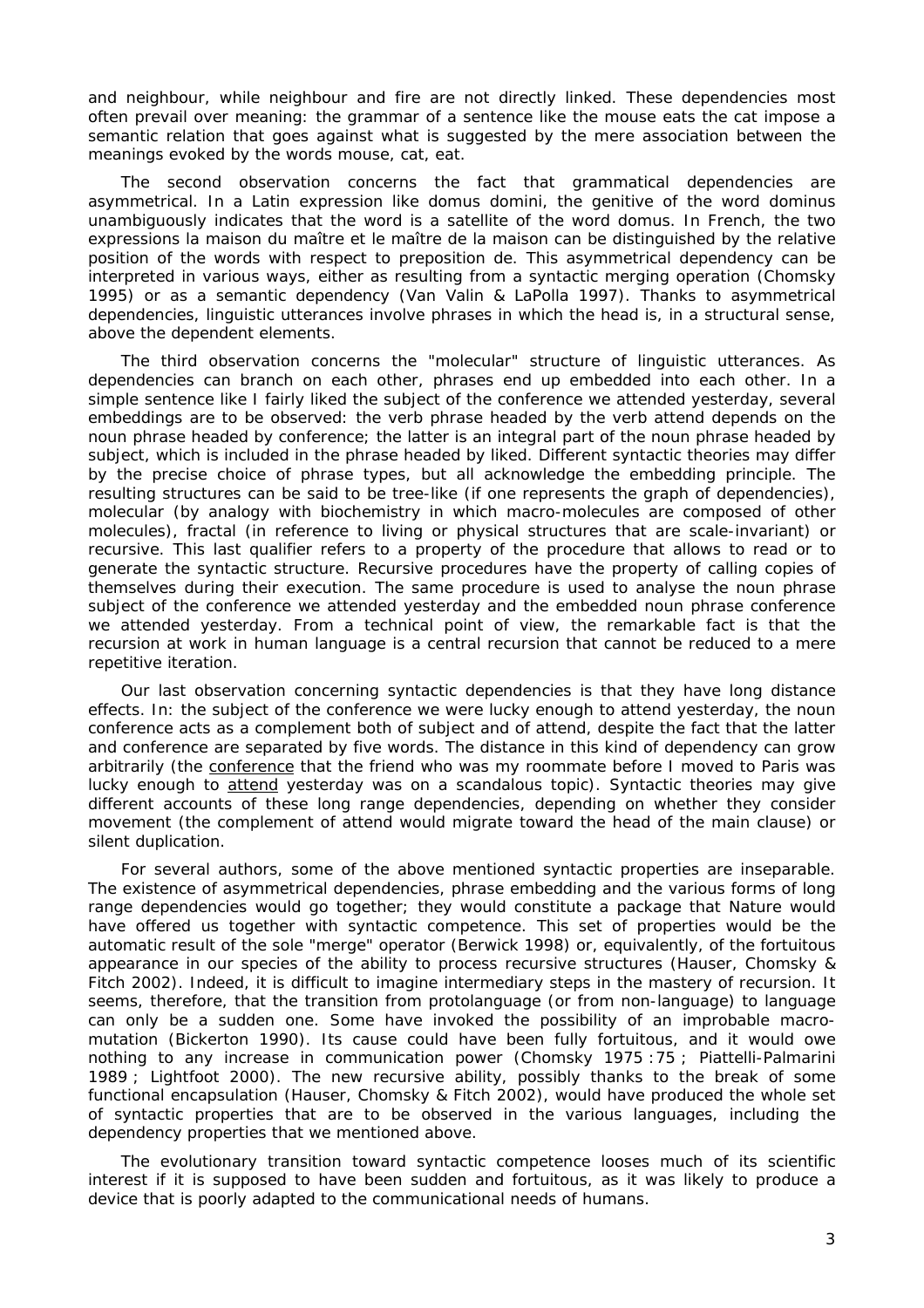Language design as such appears to be in many respects "dysfunctional," yielding properties that are not well adapted to the function language is called upon to perform. (Chomsky, 1995:162).

[...] full-blown evolutionary novelty can also suddenly arise, so to speak, for no reason, because novelty caused by sheer proximity between genes is not governed by function and it, therefore, eludes strict adaptationism. » (Piattelli-Palmarini 1989:8)

The thesis according to which evolution would produce complex and poorly functional structures or competences is at odds with biological laws (Dessalles 1996) and do certainly not apply to language (Pinker & Bloom 1990 ; Pinker & Jackendoff 2005). Both the theory of evolution through natural selection and the study of language suggest that syntax fulfils a definite function, which is to serve the expression of meaning on the vocal-auditory channel, and that its structure is an evolutionary consequence of this function. It is thus legitimate to wonder which function is carried out by syntax, and especially recursion, and then to propose a tentative reconstruction of the main steps through which the evolution of language may have gone.

In what follows, we will question these two alleged properties of the transition from protolanguage to language, namely its abrupt and its fortuitous character. By observing, from a modelling perspective, the interface between syntax and semantics, we will suggest a at least two-step transition, each step being motivated, on the biological ground, by its consequences on the new types of communication it makes possible.

## **3. At the interface between grammar and meaning**

\_\_\_\_\_\_\_

The way an utterance is built up from its grammatical structure has been thoroughly studied and is still the subject of many studies. Paradigms differ largely, ranging from isomorphic constructions (Montague 1974 ; Jackendoff 1990 ; Carpenter 1997) to various conceptions in which grammatical structure only imposes constraints to a semantic process running in parallel (Johnson-Laird 1977 ; Kamp & Reyle 1993 ; Talmy 2000). For our purposes here, a global theory of meaning construction is not necessary. We just need to consider some aspects of the synchronisation between the syntactic code and the semantic level.

The first aspect of this synchronisation concerns the recognition of the predicate-argument relation. We consider the simplifying hypothesis that the semantic representation of a given utterance involves a logical predicate. This hypothesis is compatible with most models of semantics.<sup>2</sup> It is important to note that this hypothesis does not require the existence of a language of thought, as the predicate in question can be a transitory representation that is constructed on the fly from non symbolic elements (Ghadakpour 2003).

Let us take the example of a two-place predicate  $P(x, y)$ , such as the predicate associated with the sentence *Pierre hits Paul*. One of the fundamental functions of syntax is to offer means to locate *x*, *y* and *P* in the sentence. In particular, it makes the distinction between the sentences corresponding to  $P(x, y)$  and  $P(y, x)$ . Languages make use of various means to achieve this identification of participant roles. The most obvious are position and inflection. In a language like English, the relative location of words is strict enough for listeners to locate the predicate and its arguments, and to distinguish the meanings of *Pierre hits Paul* and *Paul hits Pierre*. In Latin, the nominative and accusative cases fulfil the same function in a sentence like *Paulus Petrum ferit*. The grammar of a given language also give means to locate predicates

<sup>1</sup> Logical predicates are the easiest way to interface meaning with pragmatic aspects, especially argumentation (Dessalles 2000).

<sup>2</sup> In particular, one can convert into logical predicates all constructs hypothesised in models based on feature structures, on logical or functional formalisms, on graphs or on schematic representations. Models that only consider analogue meaning representations, such as images, could constitute an exception.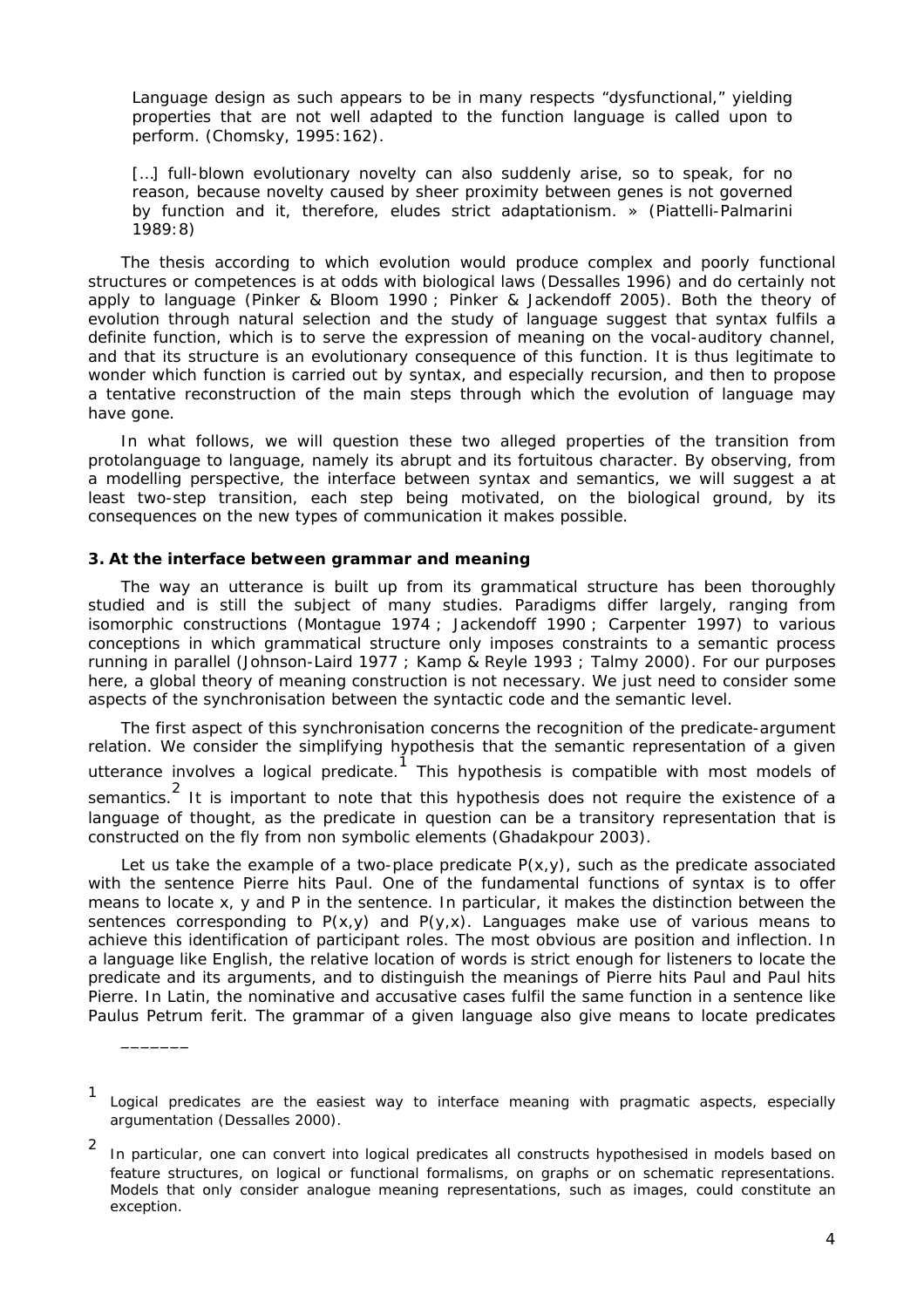and arguments in the case three-place predicates (*Paul sells his car to Jacques*), one-place predicates (*Paul is sick*) or zero-place predicates (*it rains*).

In the preceding section, we presented the existence of asymmetrical dependencies within the phrase as a fundamental characteristic of language. One of its effects is precisely to make the identification of the relation between the predicate and its arguments possible. In other words, phrases are the visible counterpart of predication. Let us call argumental function this property of syntax.

The second aspect of the synchronisation between syntax and semantics that we will consider is determination. To be of any use at the pragmatic level, the semantic representation must be sufficiently instantiated. In some contexts, it is not the fact that whatever living being ate something that matters, but rather the fact that the house cat ate the joint of roast beef that I intended to our guests. In another context, for instance the case of a sick person recovering her appetite, the identity of the eater is relevant, whereas the eaten entity may remain unspoken. Let us see how syntax fulfils the function of determining the arguments of predicates.

There is a variety of means through which syntax performs the determination of arguments. Let us concentrate on two of them, modification and relative clauses. In the following sentence:

#### *Go and fetch the small book that Paul offered to Jacques*

the modification of *book* by the adjective *small* and the relative clause *that Paul offered to Jacques* helps the listener understand which book the demand is about. If one represents the corresponding meaning with predicates, one gets a representation like *Small(x) & Book(x) & O f fer(Paul ,x ,Jacques)*, under the assumption that the listener is able to form, in the current context, the predicates noted *Small*, *Book* and *Offer*. In this type of representation (which reminds the computer programming language Prolog), the convention is that two variables of same name, within the same logical clause, designate the same object. One could think of human beings expressing that way, with simple clauses and variables:

*Go and fetch something; That something is a book; That something is small;* 

\_\_\_\_\_\_\_

*Paul offered that something to Jacques.* 

This expression mode, based on variable sharing between simple propositions, appears rather clumsy to most of us (though a minority of computer scientists really like using it to express precise knowledge in Prolog). Thanks to the syntax of natural languages, the use of explicit variables proves unnecessary, as illustrated in the following schema.



In this schema, arrows stand for the semantic link that exists between phrases. This semantic link results from various syntactic devices. One of them, the principle of semantic linking, states that two phrases that bear a syntactic relation (complementation or adjunction) must share a variable at the semantic level<sup>1</sup> (Dessalles 2000). This principle corresponds to

<sup>1</sup> This principle must be applied with some caution. For instance, it requires distinguishing the predicative sense of a preposition like *on* (as in *she saws the book on the table*) from the non predicative sense (as in *she relies on Paul*). In the latter case, there is only one predicate and thus no semantic linking.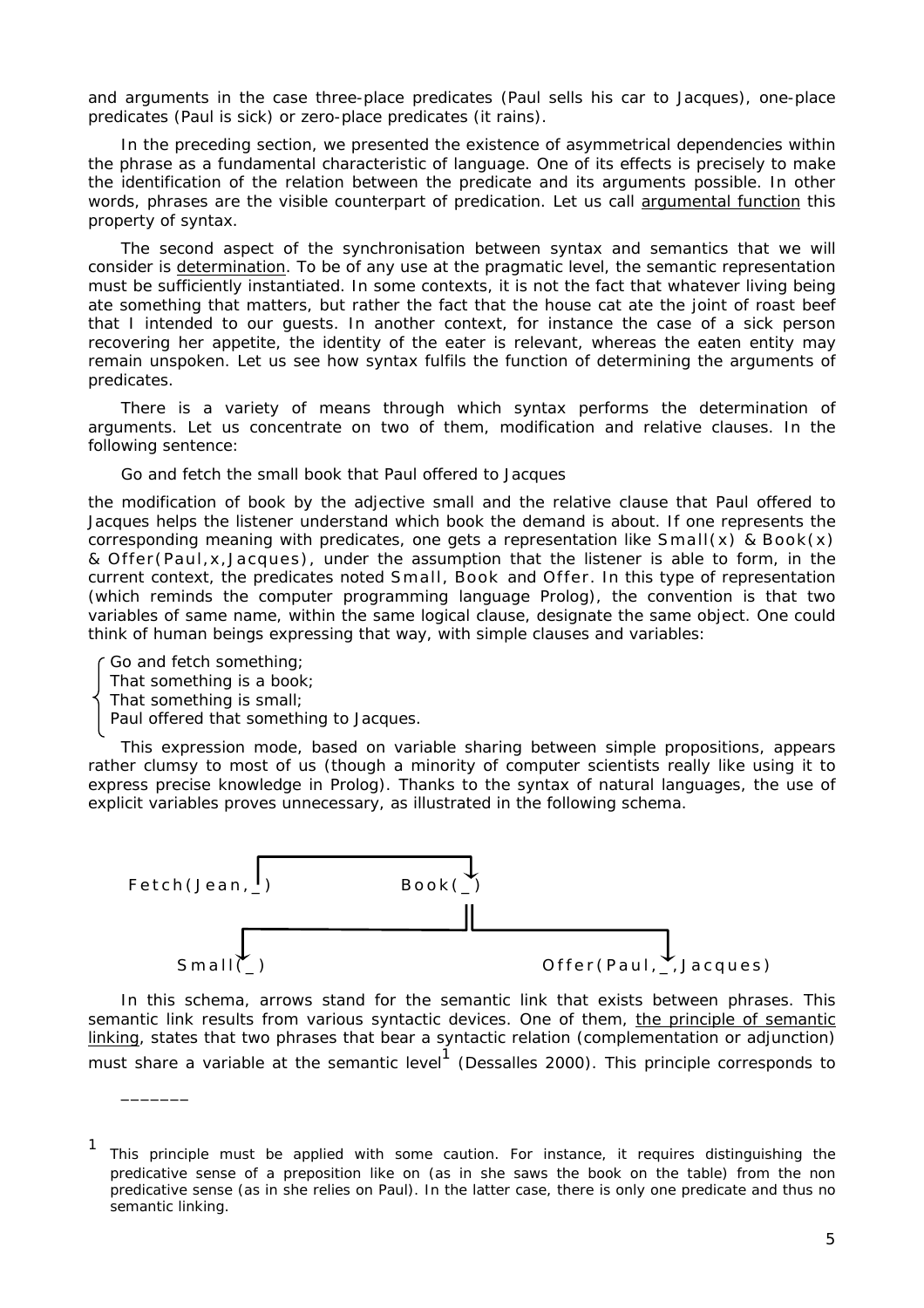the linking of discourse fragments that is hypothesised in a formalism like DRT (Kamp & Reyle 1993). The principle of semantic linking is not an infallible way of establishing the link between logical arguments. In English, a phrase like *the overtaking of the car* is ambiguous, as one cannot know whether the car in question is overtaking or is overtaken. The ambiguity is explained by the fact that the principle of semantic linking underspecifies, in this case, the shared argument in *Overtake(\_,\_) & Car(\_)*, where each of the two arguments of *Overtake* can be linked to *Car*.

The essential function of the principle of semantic linking and of the various syntactic devices that implement it is to allow for the determination of the objects of discourse. If one sees each of the predicates as a constraint laid by the speaker on the perceived world, each link with a new predicate restricts the range of possibilities, and thus facilitates understanding on the listener's side. Identify what the discourse is about consists in solving equations like *Small(x) & Book(x) & Offer(Paul,x, Jacques), where x is the unknown.* A relevant speaker will take care of giving sufficient predicative constraints for the solution to appear unique in the eye of listeners (the use of a definite determiner like *the* announces this uniqueness to them). In an already constrained context, merely expressing *Book(x)* may suffice. The principle of semantic linking makes the role of syntactic recursion clearer: Each new predicate that is introduced to specify the argument of another predicate can necessitate the introduction of further predicates to instantiate its own arguments. The result is a tree-like structure that links predicates together.

The principle of semantic linking acts locally on predicates that are close: complements or adjuncts. Paradoxically, the same principle of semantic linking accounts for some long range dependencies. In particular, it gives a role to movement (or silent duplication) of noun phrases, when two phrases must be connected despite their structural distance. In the phrase: *the subject of the conference [that] we were lucky enough to attend yesterday*, the problem is to link the arguments of *Subject(\_)*, of *Conference(\_)* and of *Attend(\_,\_)*. The word *conference* cannot be simultaneously the complement of the noun *subject* and of the verb *attend*. The optional pronoun *that* refers to the silent complement of *attend* and implements this double link. The principle of semantic linking operates between *subject* and its complement *conference*, and between *conference* and the optional pronoun *that*. 1 Semantic linking is also transmitted between *that* and the silent complement of *attend*. If our example is classically analysed as resulting from the complement of *attend* having moved towards the top of the clause, then the function of that movement is to bring *conference* to a position where it can link with *subject*.

We just mentioned two important functions of syntax, the argumental function and its role in determination. In a scenario in which the ability to process syntactic relations would be a pure result of chance, brought in for no reason into the human cognitive landscape, the very existence of these two functions and the fact that syntax makes a rather good job in fulfilling them looks rather miraculous. We suggest to reverse the picture and to see the ability to process syntax, not as a wondrous event devoid of any cause, but as the result of a multi-step evolution.

#### **4. From modelling to the reconstruction of evolution**

\_\_\_\_\_\_\_

From a modelling perspective, syntax looks like a rather well-designed device that achieves at least two essential functions, the identification of predicate arguments and the determination of discourse objects through semantic linking between phrases. Understandably, we may go beyond these observations and investigate what the phylogeny of this device may have been. If one accepts to see in syntactic competence something else than a cognitive ability cast in one piece, given as a turnkey device thanks some evolutionary luck, then it is

<sup>1</sup> The status of this link between the relative pronoun *that* and its antecedent may vary according to the linguistic theory. We just need to say that semantic linking goes through it, event when the pronoun remains silent.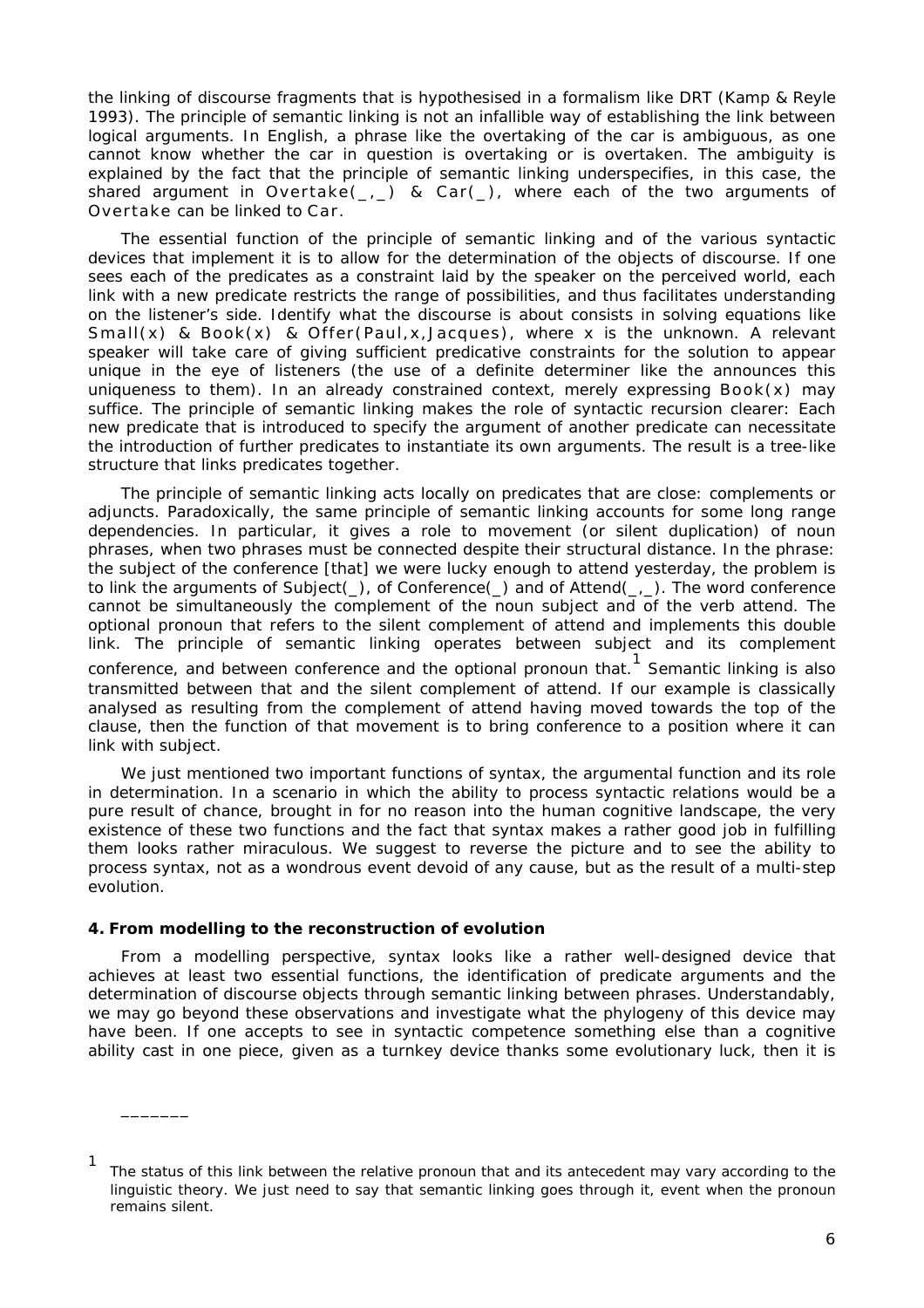relevant to wonder about the order in which the various components of this capacity have appeared during the phylogeny of the species.

The reasoning is similar to what scientists studying anatomic evolution typically do. They draw a distinction between ancestral and derived characters. Whenever some morphological feature cannot exist in the absence of some other morphological character, it is necessarily derived. The ocellus that can be seen on some butterfly wings are derived characters that appeared after wings in the course of evolution. In the case of syntactic processing, it is relevant to wonder which, of the two functions that we considered, came first.

When asked this way, the question receives an unambiguous answer. Identifying predicates arguments is unquestionably a prerequisite of the possibility of performing semantic linking between predicates. In other words, the mastery of the syntactic tools that allow us to identify arguments *must have been present before* the ability to use semantic linking for determination.

The most important consequence is that the ability to process syntactic relations must have emerged in two steps, *with recursion coming into play only in the second step*. The scenario is the following one. First step: emergence of the ability to handle simple clauses that express only one predication. This predication can be said to be the main one: it is used at the pragmatic level for argumentation (Dessalles 2000). The utterance *Pierre hit Paul* is directly exploitable by the listener, who can adopt a conversational attitude or even engage in some action. At this stage, predication is explicit in language, whereas it was absent from protolanguage (in a protosentence like *fight–Pierre–Paul*, where the three words come up to be together only because they relate to the same scene, the make up of a possible predication is the entire responsibility of listeners, who must in addition guess who is the hitter and who is the hittee).

In a second step, the ability to express predicates came to acquire a derived function. At that stage, utterances still include a main predication, which is the one that is used at the argumentative level. However, they now include auxiliary predications that are here for determination purposes. These secondary predications are expressed through modification by complementation or adjunction. Thanks to the principle of semantic linking, auxiliary predications can play the role of specifying the objects of discourse.<sup>1</sup> The remarkable phenomenon is that argument specification does not concern only the main predication, but also the secondary ones, as their arguments require specification as well. What results is a recursive linking of auxiliary predications which, thanks to the principle of semantic linking, can link to each other. It is thus at this point that the ability to process recursive phrase structures found its raison d'être.

# **5. Discussion**

\_\_\_\_\_\_\_

The main interest of the scenario that we just sketched is to make the unlikely hypothesis of a turnkey syntactic ability, appearing by chance to find a subsequent function in communication, dispensable. By taking the syntax-semantics synchronisation into account, we could distinguish two fundamental syntactic abilities that emerged successively, each one being motivated by a functional role. The first one made the expression of the main predication possible, by using simple isolated clauses for each predication. No need to invoke any miraculous event here. Various experiments in evolutionary simulations have shown that this form of syntax could emerge in a context where it is advantageous to express predications (Batali 1994, 1998 ; Kirby 2002). The role of syntax, in this case, is to provide visible marks of asymmetrical dependencies between the predicate and its arguments. The various inflection systems (case marking, gender, classes …) are in competition with word position to fulfil this

<sup>1</sup> In a marginal way, auxiliary predications can play an argumentative role. In: *I saw the beautiful Mary who was in a hurry*, the predications introduced by the adjective *beautiful* and by the relative clause *who was in a hurry* are not used to specify the objects of discourse, but express pieces of knowledge for argumentative purposes. In our scenario, these predicative use of auxiliary predications is, itself, derived from the their use in determination.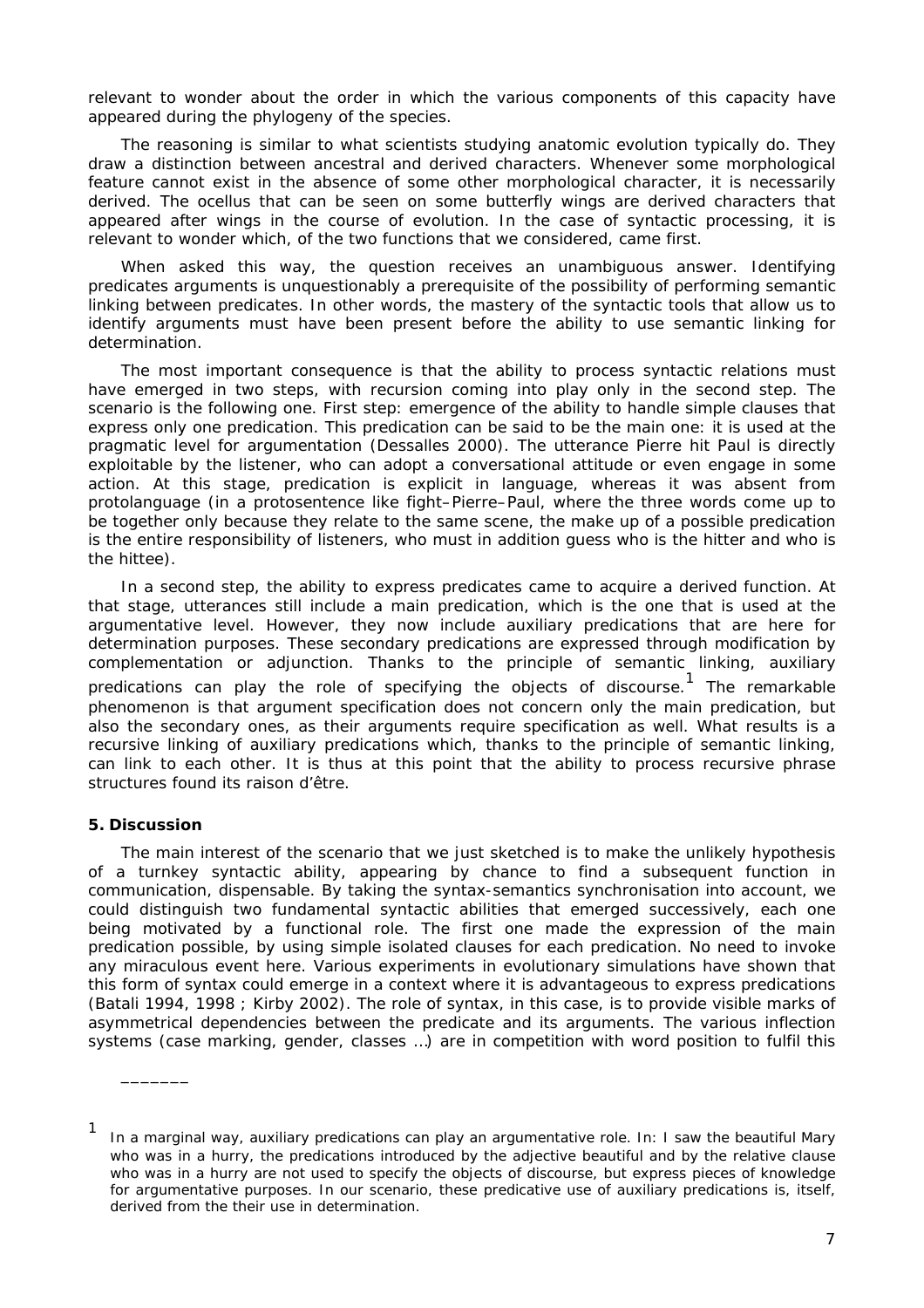function (Jackendoff 1999 ; 2002). If there are two competing devices for the same function, fulfilling it cannot be a miracle, contrary to what the above mentioned authors seem to suppose (cf. section 2).

What prompts some authors to think that the mastery of syntax results from a unique and unlikely innovation is due to the molecular nature of linguistic utterances. The ability to embed phrases into each other, in a recursive way, cannot seem to be acquired in a progressive manner. In our scenario, this ability emerges in the second step, when auxiliary predications are used as determination constraints. We do not know if the emergence of recursive syntax is especially improbable when the problem is to express secondary predications that are semantically linked. There are, however, two indications that limit that improbability. First, some studies showed that recursive syntax could emerge in other contexts, to solve a problem of lexical economy (Nowak, Plotkin & Jansen 2000) or of semantic generalisation (Kirby 2002). Second, recursive syntax is not the only way to express secondary predicate links. One can easily think of a way of expressing these links based on variable sharing, as in Prolog (cf. section 3). If such a device did not emerge to serve spontaneous human expression, it is probably because the principle of semantic linking emerged more rapidly, giving utterances a molecular structure and long range dependencies.

Some studies present syntax as an innovation whose purpose was to solve the problem of heavy lexical pressure. Facing the increasing number of meanings to be communicated, syntactic combination appears as a way to limit the number of lexical forms that must be memorised (Kirby 2000; Nowak, Plotkin & Jansen 2000). From what precedes, one can understand that lexical pressure justifies, at best, the emergence of protolanguage. Protolanguage utterances, by combining meanings of juxtaposed words, can evoke scenes for which speakers have no unique adequate words (Dessalles 2000). Syntax achieves a quite different job. It allows to express predication. According to our scenario, protolanguage was bound to the evocation of concrete scenes. The transition from protolanguage to language constituted a genuine innovation, though which our ancestors, by accessing to predication, engaged in the path to argumentation (Dessalles 2000).

The semantic capacity of predication has often been reduced to the activity of categorisation, which requires establishing a relation between a located object and a set of properties (Hurford 2003). Presented in this way, predication looks like a quite banal capacity that must be shared with many animals. We have stressed elsewhere the fundamental difference that exists between categorisation and argumentative predication as it is expressed through language<sup>1</sup> (Dessalles & Ghadakpour 2003). Language predication would be a recent acquisition of our lineage. Its emergence gave rise, in two steps, to the appearance of the ability to master syntactic relations.

By proposing this scenario, we are aware of sending part of the mystery of the evolution of language competence back to the semantic realm. The syntactic expression of the main predication, and then of secondary predications, ceases to be miraculous, but the improbability of the transition from protolanguage to language seems to rest entirely on the cognitive abilities that allow us to think of such predications. We fully accept the consequences of such a change of perspective, which can be summarised as follows.

- First step: a new semantic ability emerges through which individuals can form predicative relations for argumentative purposes (Dessalles 2000). A first form of syntax then appears to express these predications, with one simple clause for each predication. Expressing the relations between the predicate and its arguments is carried out by systems like inflection (case, gender, classes…) or position.

- Second step: a new semantic use of predication emerges. Predicates can be used as constraints to help in the determination of objects of discourse. New syntactic tools then

\_\_\_\_\_\_\_

<sup>1</sup> One fundamental difference is that language predication, contrary to categorisation, can be systematically and explicitly negated in context: *This object is not a book because it is not made of paper*. Language predication can be formed in context by a *mental operation of contrast* between representations (Ghadakpour 2003).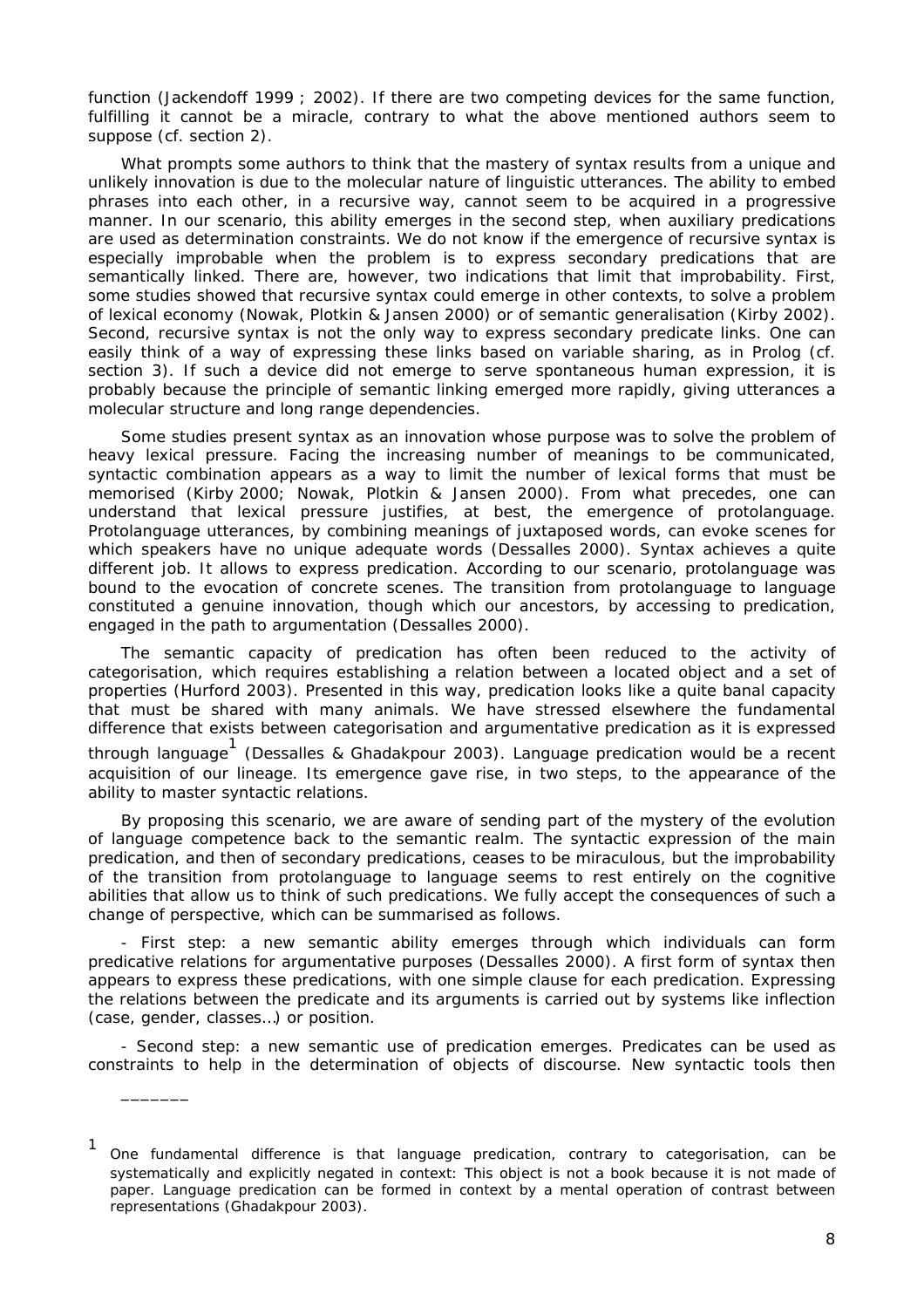appear to express these auxiliary predications. The principle of semantic linking is used to locally link predications together. The recursive embedding of phrases and long range dependencies emerge as efficient tools to express predication linking.

When taking simulation studies on language evolution into account, one may rightfully consider that the emergence of these syntactic tools has no miraculous character, as soon as the corresponding semantic abilities are supposed to be present. By contrast, it is difficult, in the present state of knowledge, to assess the odds for the emergence of the ability to form mental predication.

#### **6. Conclusion**

By modelling the synchronisation between syntax and semantics, we were able to distinguish two important functions of syntax: the argumental function and its role in implementing determination. We suggested that these two functions emerged successively. The former, implemented mainly through inflection and word position, fulfils the role of expressing the main predication that is used at the argumentative interface. The latter, implemented through phrase embedding and long range dependencies, allows using auxiliary predications to help listeners constrain the objects of discourse.

The scenario we just proposed relies on a simplified model of the syntax-semantics interface. Syntax includes various other refinements that were left aside for the sake of simplicity. Our objective was to sketch a simple framework, a two-step scenario, on which it is possible to add further hypotheses concerning other features of language. We wanted to enhance the contrast between the devices used for the expression of the main predication and those used for auxiliary ones, by highlighting that recursion and long range dependencies serve only the second function.

What prompted the transition, in our scenario, is not the emergence of a new syntactic competence, but the emergence of a new semantic ability. By forming predicates, by expressing them through simple utterances, and then through molecular sentences to achieve a precise determination of discourse objects, our ancestors were able to assert relations and put into question the relations asserted by others. In conformity with what is generally considered, we have all reasons to think that this transition corresponds to the emergence of *homo sapiens*.

## **Acknowledgments**

I thank Laleh Ghadakpour who accepted to read an earlier version of this paper. I would like to express my gratitude to the persons who promoted the CNRS initiative "Origine de l'Homme, du Langage et des Langues", which put the issue of the origins of language back into the French scientific debate.

#### **References**

- Batali, J. (1994). "Artificial Evolution of Syntactic Aptitude". In A. Ram & K. Eiselt (Eds), *Proceedings of the Sixteenth Annual Conference of the Cognitive Science Society*. Hillsdale, N.J. : Lawrence Erlbaum Associates, 27-32.
- Batali, J. (1998). "Computational simulations of the emergence of grammar". In J. R. Hurford, M. Studdert-Kennedy & C. Knight (Eds), *Approaches to the Evolution of Language - Social and Cognitive Bases*. Cambridge : Cambridge University Press, 405-426.
- Berwick, R. C. (1998). "Language evolution and the minimalist program: the origin of syntax". In J. R. Hurford, M. Studdert-Kennedy & C. Knight (Eds), *Approaches to the Evolution of Language - Social and Cognitive Bases*. Cambridge : Cambridge University Press, 320-340.

Bickerton, D. (1990). *Language and species*. Chicago : University of Chicago Press.

Bickerton, D. (1995). *Language and human behavior*. London : UCL Press, ed. 1996.

Carpenter, B. (1997). *Type-logical semantics*. Cambridge, MA : M.I.T. Press.

Chomsky, N. (1975). *Réflexions sur le langage*. Paris : Flammarion, ed. 1981.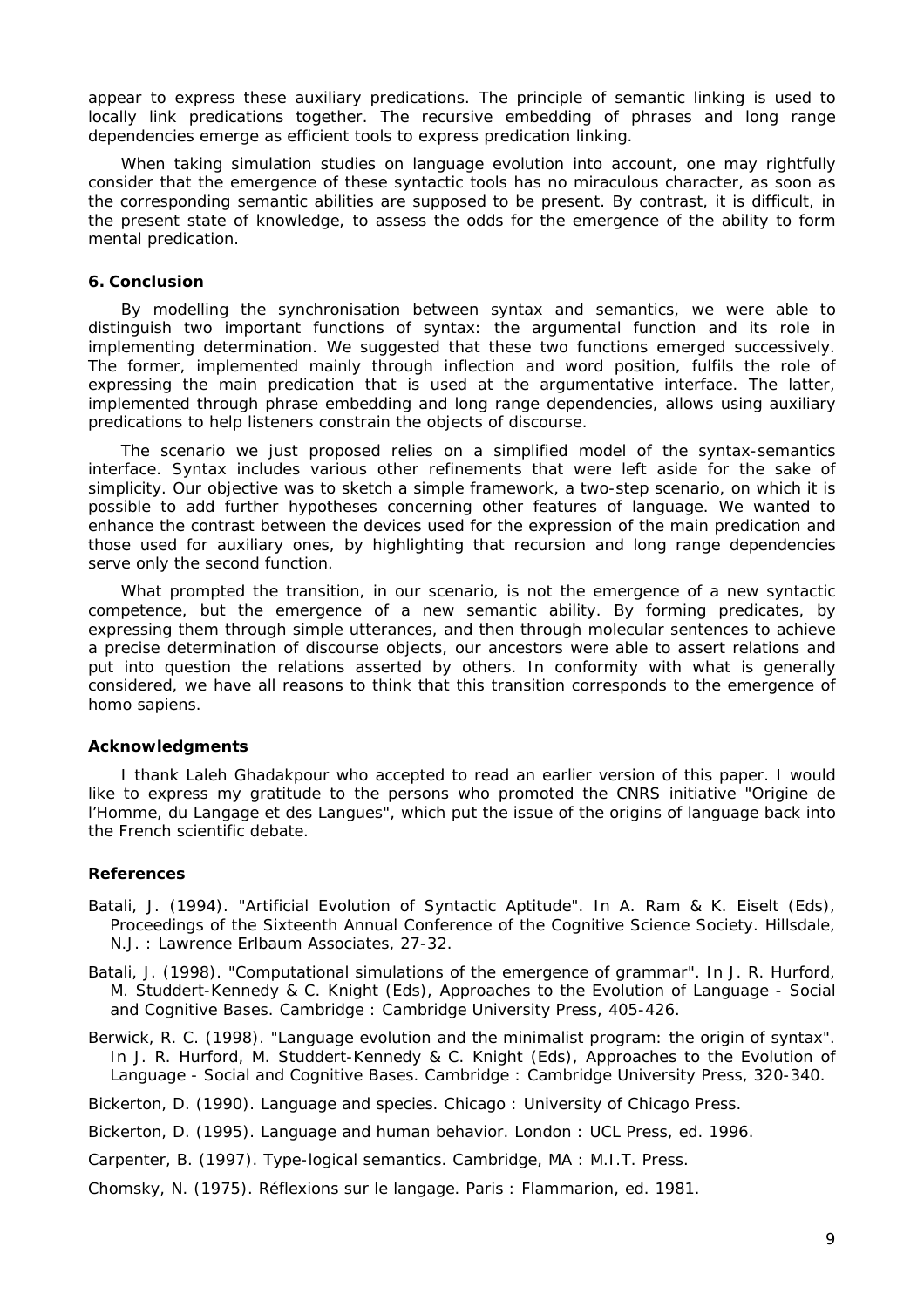Chomsky, N. (1995). *The minimalist program*. Cambridge (Ma) : MIT Press.

- Dessalles, J-L. (1996). *L'ordinateur génétique*. Paris: Hermès. http://www.infres.enst.fr/~jld/papiers/pap.evol/96061301.html
- Dessalles, J-L. (2000). *Aux origines du langage : Une histoire naturelle de la parole*. Paris: Hermès-sciences. http://www.enst.fr/~jld/papiers/pap.evol/99111703.html
- Dessalles, J-L. & Ghadakpour L. (2003). "Object recognition is not predication Commentary on James R. Hurford: 'The neural basis of predicate-argument structure'". *Behavioral and Brain Sciences* 26(3), 290-291. http://www.ling.ed.ac.uk/~jim/BBSNEURO/dessalles.html
- Dixon, R. M. W. (1972). *The Dyirbal language of North Queensland*. Cambridge : Cambridge University Press.
- Ghadakpour, L. (2003). Le système conceptuel, à l'interface entre le langage, le raisonnement et l'espace qualitatif: vers un modèle de représentations éphémères. Paris: Thèse de doctorat, Ecole Polytechnique. http://www.enst.fr/~jld/theses/laleh
- Guichard, E. (2002). *L'internet : mesures des appropriations d'une technique intellectuelle*. Paris : Thèse de doctorat de L'École des hautes études en sciences sociales.
- Hauser, M. D. (1996). *The evolution of communication*. Cambridge : The MIT Press.
- Hauser, M. D., Chomsky, N. & Fitch, W. T. (2002). "The faculty of language: what is it, wo has it, and how did it evolve ?". *Science*, *298*, 1569-1579.
- Hurford, J. R. (2003). "The neural basis of predicate-argument structure". Behavioral and Brain Sciences 26(3). http://www.ling.ed.ac.uk/~jim/newro.htm
- Jackendoff, R. (1990). *Semantic structures*. Cambridge : The MIT Press.
- Jackendoff, R. (1999). "Possible stages in the evolution of the language capacity". *Trends in cognitive sciences*, *3*(7), 272-279.
- Jackendoff, R. (2002). *Foundation of language brain, meaning, grammar, evolution*. Oxford: Oxford university press.
- Johnson-Laird, P. N. (1977). "Procedural semantics". *Cognition*, *5*, 189-214.
- Kamp, H. & Reyle, U. (1993). *From discourse to logic : Introduction to modeltheoretic semantics of natural language, formal logic and Discourse Representation Theory*. Dordrecht : Kluwer Academic Publisher.
- Kegl, J., Senghas A & Coppola M. (1999). "Creation through Contact: Sign Language Emergence and Sign Language Change in Nicaragua". In: M. DeGraff (Ed), *Language Creation and Language Change*. MIT Press, 179-237.
- Kirby, S. (2002). "Learning, bottlenecks and the evolution of recursive syntax". In T. Briscoe (Ed), *Linguistic evolution through language acquisition: Formal and computational models*. Cambridge, MA : Cambridge University Press, 173-203.
- Montague, R. (1974). *Formal Philosophy*. London : Yale University Press.
- Nowak, M. A., Plotkin, J. B. & Jansen, V. A. A. (2000). "The evolution of syntactic communication". *Nature*, *404*, 495-498.
- Pepperberg, I. M. (1999). *The Alex studies Cognitive and communicative abilities of grey parrots*. Cambridge, MA : Harvard University Press, ed. 2002.

Piattelli-Palmarini, M. (1979). *Théories du langage - Théories de l'apprentissage*. Paris : Seuil.

Piattelli-Palmarini, M. (1989). "Evolution, selection and cognition: From 'learning' to parameter setting in biology and in the study of language". *Cognition* 31, 1-44.